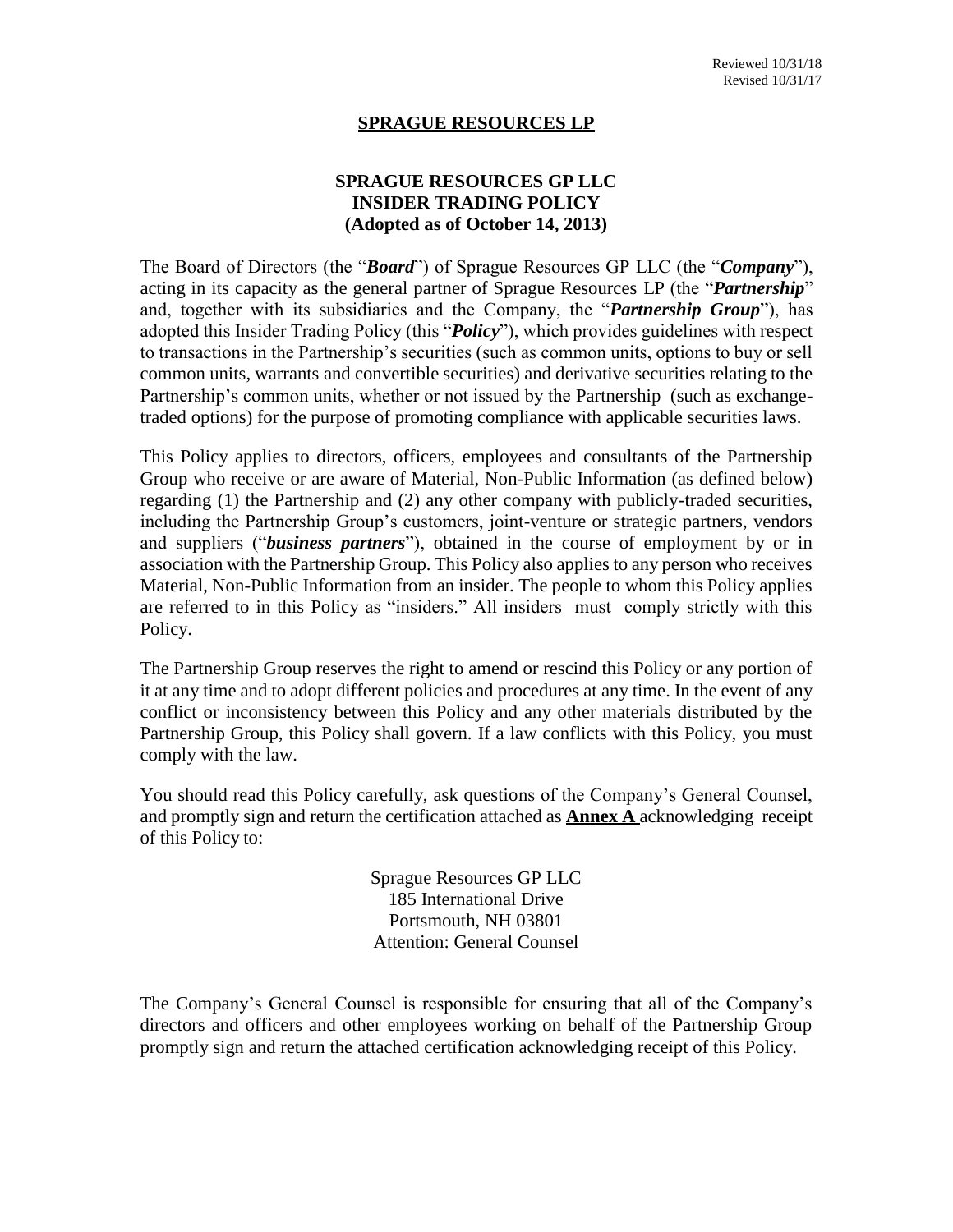### **I. Definitions and Explanations**

#### *A. Material, Non-Public Information*

#### *1. What Information is "Material"?*

It is not possible to define all categories of material information. However, information should be regarded as material if there is a substantial likelihood that it would be considered important to an investor in making an investment decision regarding the purchase or sale of the Partnership's securities. Information that is likely to affect the price of a Partnership's securities is almost always material. It is also important to remember that either positive or negative information may be material.

While it may be difficult under this standard to determine whether particular information is material, there are various categories of information that are particularly sensitive and, as a general rule, should always be considered material information. Common examples of material information include:

- unpublished financial results (annual, quarterly or otherwise);
- unpublished projections of future earnings or losses;
- news of a pending or proposed merger;
- news of a significant acquisition or a sale of significant assets;
- impending announcements of bankruptcy or financial liquidity problems;
- gain or loss of a substantial customer or supplier;
- changes in the Partnership's distribution or dividend policy;
- common unit splits;
- changes in the Partnership's credit ratings;
- new equity or debt offerings;
- significant developments in litigation or regulatory proceedings; and
- changes in management.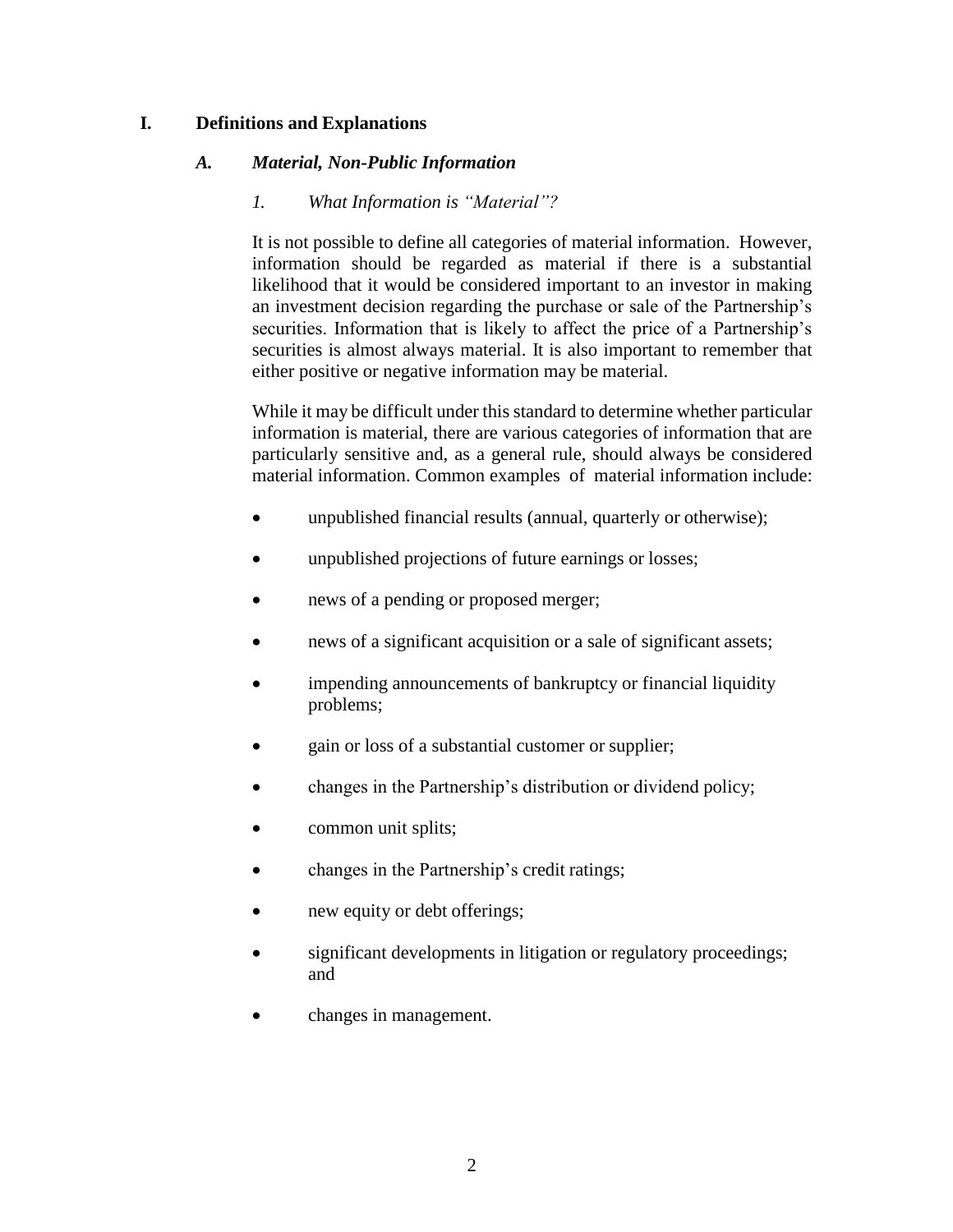The above list is for illustration purposes only. If securities transactions become the subject of scrutiny, they will be viewed after-the-fact and with the benefit of hindsight. Therefore, before engaging in any securities transaction, you should consider carefully how the Securities and Exchange Commission ("*SEC*") and others might view your transaction in hindsight and with all of the facts disclosed.

## *2. What Information is "Non-Public"?*

Information is "non-public" if it has not been previously disclosed to the general public and is otherwise not generally available to the investing public. In order for information to be considered "public," it must be widely disseminated in a manner making it generally available to the investing public and the investing public must have had time to absorb the information fully. Generally, one should allow two full Trading Days following publication as a reasonable waiting period before information is deemed to be public.

## *B. Related Person*

"Related Person" means, with respect to insiders:

- any spouse, minor child, minor stepchild and anyone else living in the insider's household;
- partnerships in which the insider is a general partner;
- trusts of which the insider is a trustee; and
- estates of which the insider is an executor.

Although a person's parent or sibling may not be considered a Related Person (unless living in the same household), a parent or sibling may be considered a "tippee" for securities law purposes.

## *C. Trading Day*

"Trading Day" means a day on which national stock exchanges or the Over-The-Counter Bulletin Board Quotation System are open for trading, and a "Trading Day" begins at the time trading begins.

## **II. General Policy**

This Policy prohibits insiders from trading or "tipping" others who may trade in the Partnership's securities while aware of Material, Non-Public Information about the Partnership. Insiders are also prohibited from trading or tipping others who may trade in the securities of another company if they learn Material, Non-Public Information about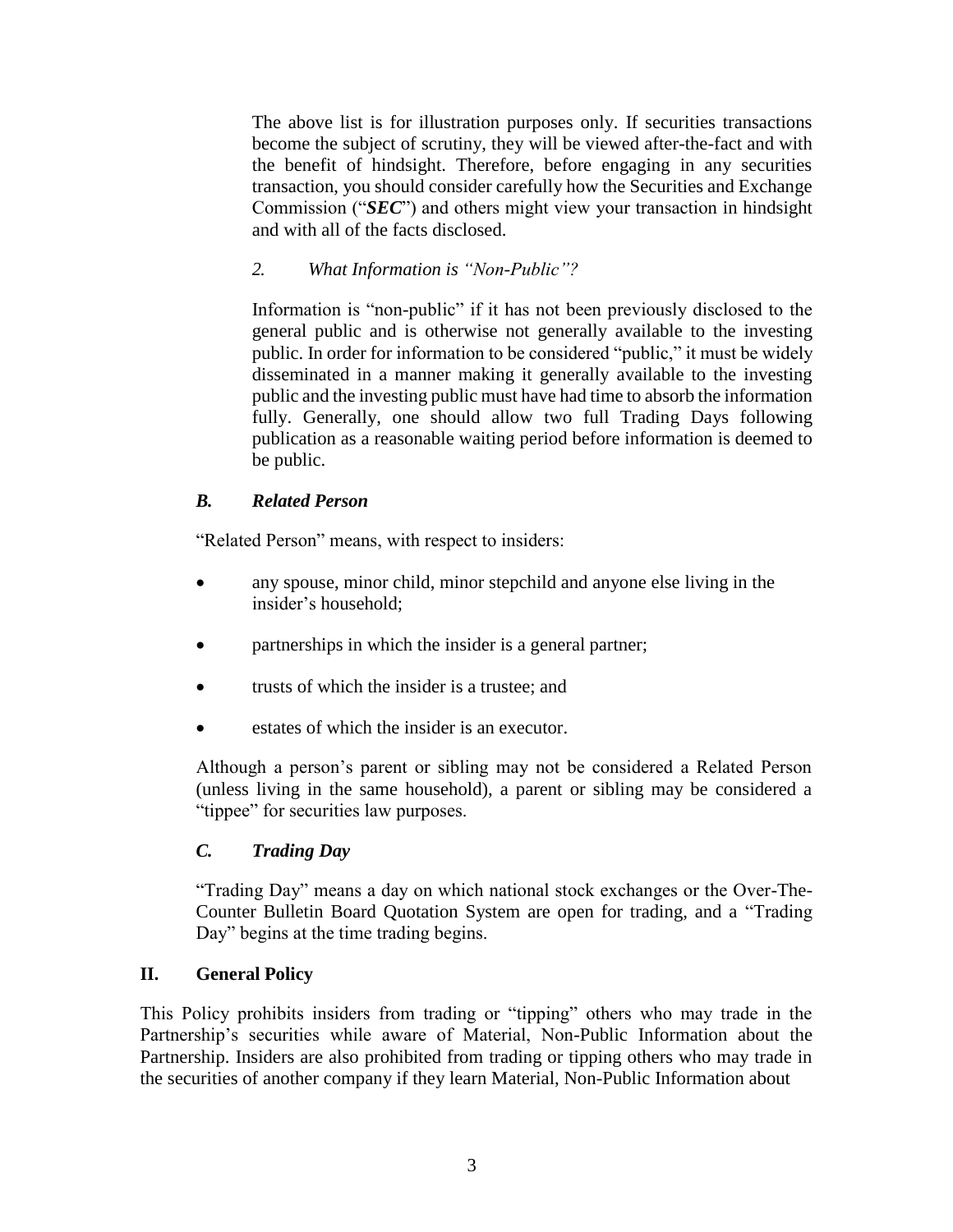the other company in connection with their employment by or relationship with the Partnership Group. These illegal activities are commonly referred to as "insider trading."

All insiders should treat Material, Non-Public Information about the Partnership Group's business partners with the same care required with respect to Material, Non-Public Information related directly to the Partnership.

# *A. Trading on Material, Non-Public Information*

No insider or Related Person shall engage in any transaction involving a purchase or sale of the Partnership's securities, including any offer to purchase or offer to sell, during any period commencing with the date that he or she is aware of Material, Non-Public Information concerning the Partnership, and ending at the beginning of the third Trading Day following the date of public disclosure of the Material, Non-Public Information, or at the time that the information is no longer material.

# *B. Tipping Others of Material, Non-Public Information*

No insider shall disclose or tip Material, Non-Public Information to any other person (including Related Persons) where the Material, Non-Public Information may be used by that person to his or her profit by trading in the securities of the company to which the Material, Non-Public Information relates, nor shall the insider or the Related Person make recommendations or express opinions on the basis of Material, Non-Public Information as to trading in the Partnership's securities. Insiders are not authorized to recommend the purchase or sale of the Partnership's securities to any other person regardless of whether the insider is aware of Material, Non-Public Information.

## *C. Confidentiality of Material, Non-Public Information*

Material, Non-Public Information relating to the Partnership is the Partnership Group's property and the unauthorized disclosure of Material, Non-Public Information is prohibited. If an insider receives any inquiry from outside the Partnership Group (such as a securities analyst) for information (particularly financial results and/or projections) that may be Material, Non-Public Information, the inquiry should be referred to the Company's Chief Financial Officer, who is responsible for coordinating and overseeing the release of that information to the investing public, securities analysts and others in compliance with applicable laws and regulations.

## *D. Prohibited Transactions*

Because the Board believes it is improper and inappropriate for insiders to engage in short-term or speculative transactions involving certain securities, insiders are prohibited from engaging in any of transactions specified below.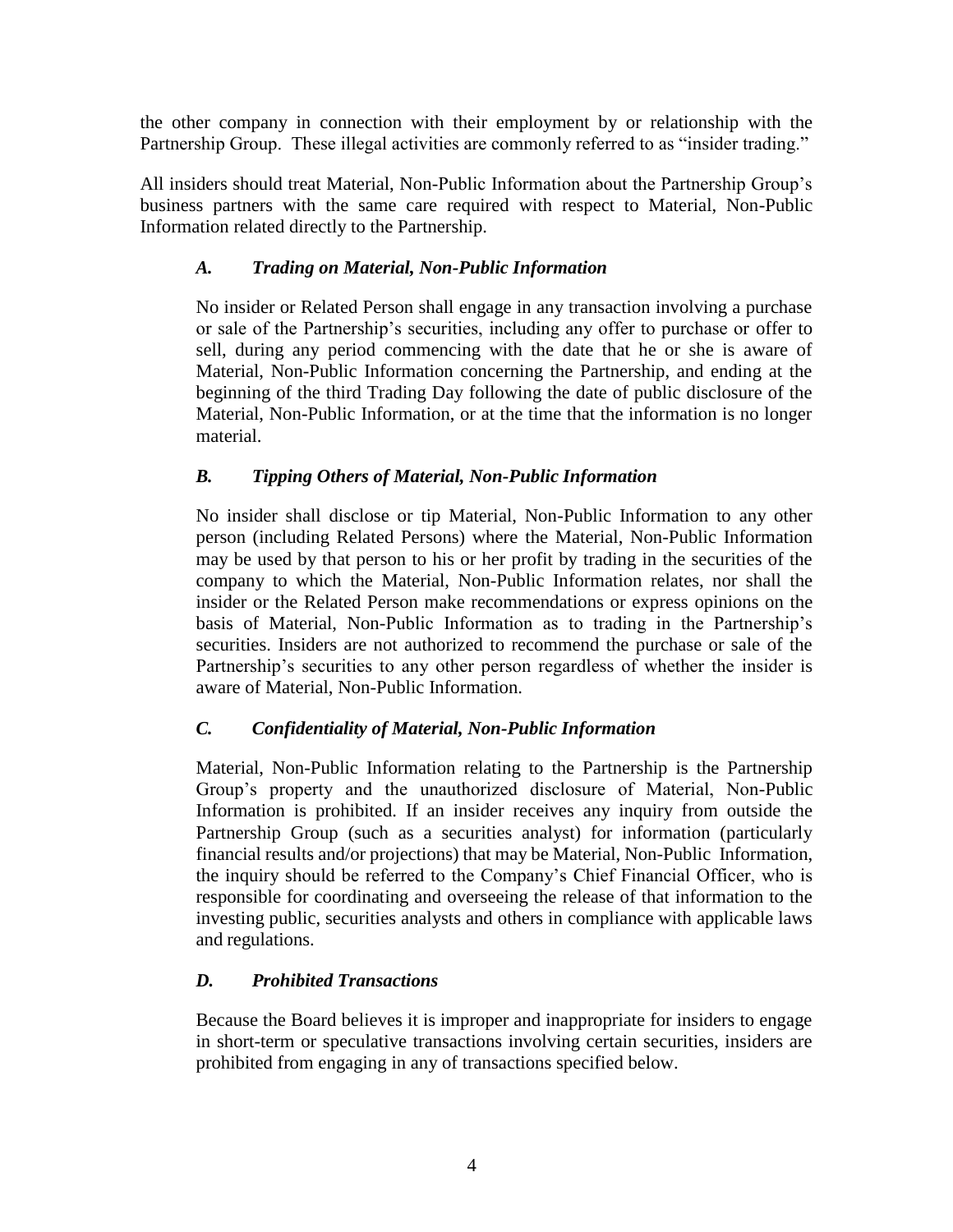- 1. *Purchases of Common Units on Margin*. Any of the Partnership's common units purchased in the open market should be paid for in full at the time of purchase. Purchasing the Partnership's common units on margin (e.g., borrowing money from a brokerage firm or other third party to fund the common unit purchase) is strictly prohibited by this Policy.
- 2. *Short Sales of Common Units*. Any of the Partnership's common units purchased in the open market can be sold by the purchaser at any time, provided that the guidelines outlined in this Policy are adhered to. Selling the Partnership's common units short, however, is strictly prohibited by this Policy. Selling short is the practice of selling more common unit than you own, which is a technique used to speculate on a decline in the common unit price.
- 3. *Buying or Selling Puts or Calls on Common Units*. The purchase or sale of options of any kind, whether puts or calls, or other derivative securities relating to the Partnership's common units is strictly prohibited by this Policy. A put is a right to sell at a specified price a specific number of common units by a certain date and is utilized in anticipation of a decline in the common unit price. A call is a right to buy at a specified price a specified number of common units by a certain dated and is utilized in anticipation of a rise in the common unit price.

# *E. Additional Guidelines*

- 1. *Standing Orders*. Standing orders (except standing orders under approved Rule 10b5-1 Plans, see Section V below) should be used only for a very brief period of time. The problem with purchases or sales resulting from standing instructions to a broker is that there is no control over the timing of the transaction. The broker could execute a transaction when you are in possession of Material, Non-Public Information.
- 2. *Pledges of Common Units*. Common units pledged as collateral for a loan may be sold without your consent by the lender in foreclosure if you default on your loan. A foreclosure sale that occurs when you are aware of Material, Non-Public Information may, under some circumstances, result in unlawful insider trading. Because of this danger, you should exercise caution in pledging Partnership securities as collateral for a loan.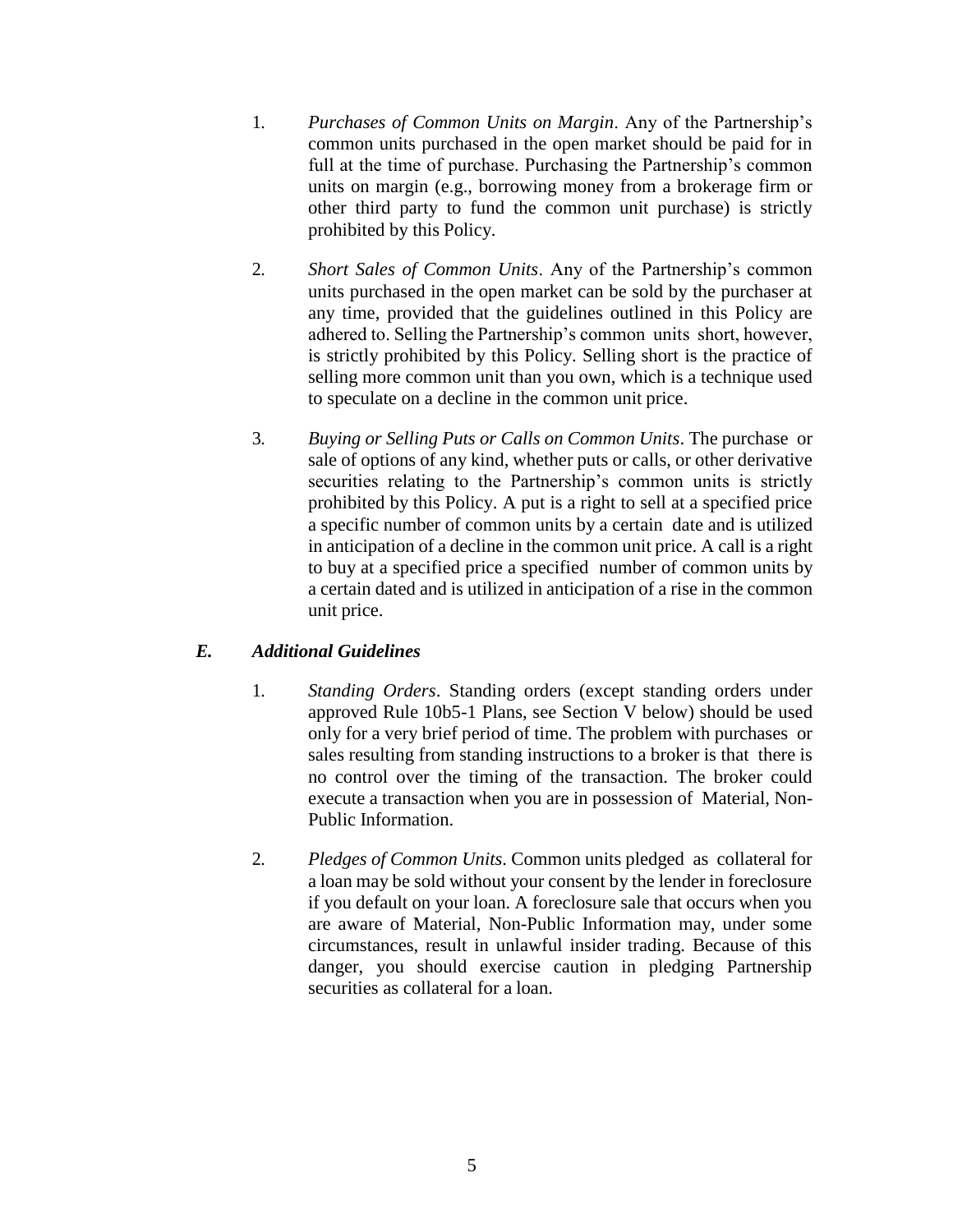## *F. Post-Termination Transactions*

The guidelines set forth in this Section II continue to apply to transactions in the Partnership's securities even after the insider has terminated employment or other service relationship with the Partnership Group as follows: if the insider is aware of Material, Non-Public Information when his or her employment or service relationship terminates, the insider may not trade in the Partnership's securities until that information has become public or is no longer material.

### *G. No Hardship Waivers*

The guidelines set forth in this Section II may not be waived.

## **III. Additional Trading Guidelines and Requirements for Certain Insiders**

### *A. Blackout Period and Trading Window*

The period beginning at the close of market on the  $25<sup>th</sup>$  calendar day prior to the end of each fiscal quarter or year and ending after two full Trading Days following the date of public disclosure of the financial results for that fiscal quarter ("*Blackout Period*") is a particularly sensitive period of time for transactions in the Partnership's securities from the perspective of compliance with applicable securities laws. This sensitivity is due to the fact that certain insiders will, during the Blackout Period, often be aware of Material, Non-Public Information about the Partnership's expected financial results for the quarter. Certain insiders identified by the Board or the Company's General Counsel and who have been notified that they have been so identified (the "*Window Group*") are prohibited from trading during the Blackout Period. The Company will endeavor to notify the Window Group when the Blackout Period begins. Insiders who have not been identified as being in the Window Group should adhere to the general prohibitions set forth in this Policy.

To ensure compliance with this Policy and applicable federal and state securities laws, the Window Group shall refrain from executing transactions involving the purchase or sale of the Partnership's securities other than during the period commencing at the open of market after the expiration of two full Trading Days following the date of public disclosure of the financial results for a particular fiscal quarter or year and continuing until the close of market on the  $25<sup>th</sup>$  calendar day prior to the end of each fiscal quarter or year ("*Trading Window*"). The safest period for trading in the Partnership's securities, assuming the absence of Material, Non-Public Information, is generally the first 10 days of the Trading Window.

The prohibition against trading during the Blackout Period encompasses the fulfillment of "limit orders" by any broker, and the brokers with whom the limit order is placed must be so instructed at the time it is placed. The prohibition against trading during the Blackout Period does not apply to transactions involving (1) the exercise of options for cash under the Partnership's option plans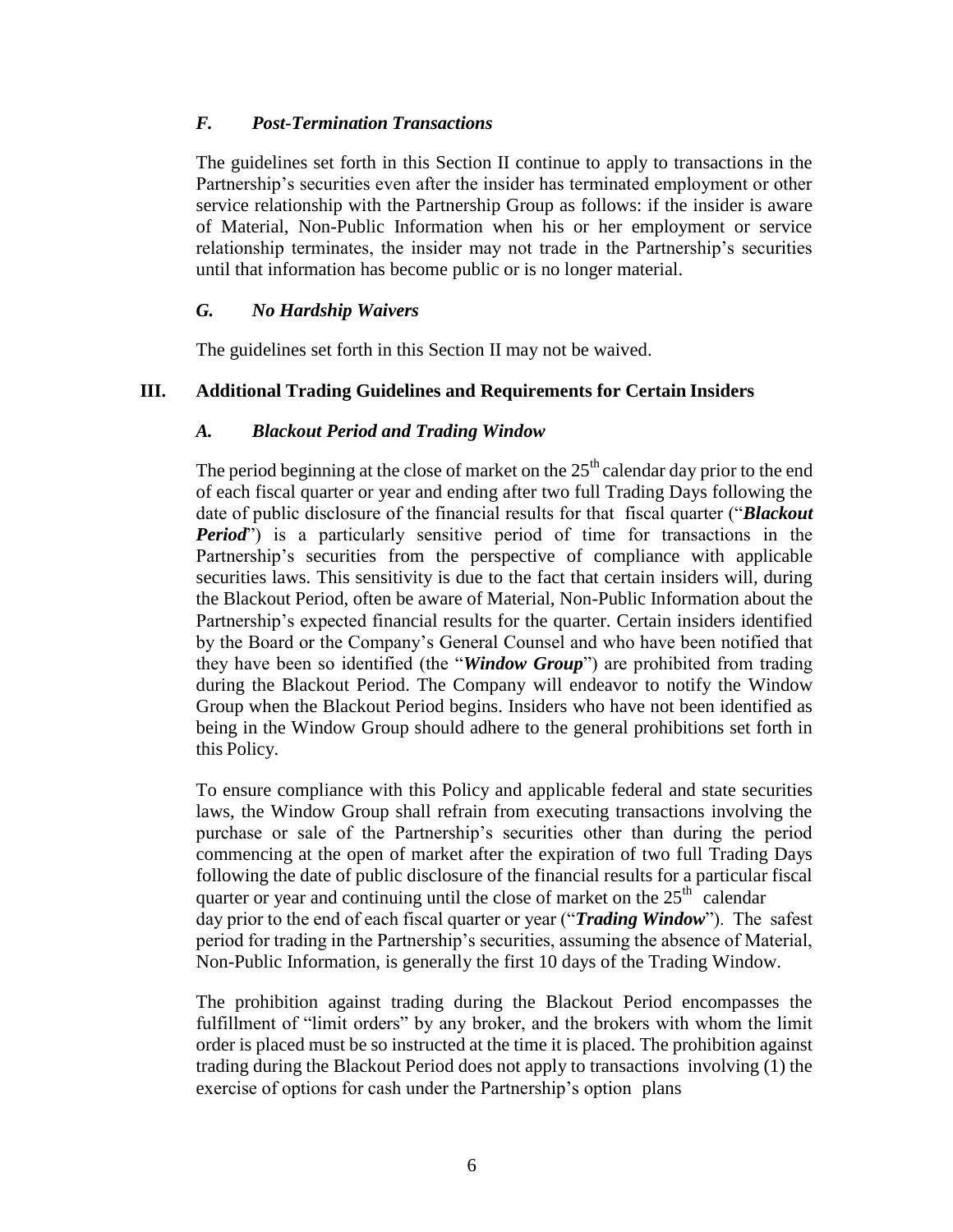(however, any common units acquired must be held until the Blackout Period has expired), (2) the exercise of a tax withholding right pursuant to which you elect to have the Partnership withhold common units subject to an option to satisfy tax withholding requirements or (3) the purchase of common units through an employee unit purchase plan, if any (however, any common units so acquired must be held until the Blackout Period has expired). The Blackout Period does apply, however, to any sale of common units as part of a broker-assisted cashless exercise of an option or any other market sale for the purpose of generating the cash needed to pay the exercise price of an option.

From time to time, the Window Group may be prohibited from trading the Partnership's securities because of developments known to the Partnership Group and not yet disclosed to the public. In this event, the Window Group may not engage in any transaction involving the purchase or sale of the Partnership's securities until the information has been known publicly for at least two full Trading Days and should not disclose to others the fact of the trading suspension.

It should be noted that even during the Trading Window, any person aware of Material, Non-Public Information concerning the Partnership should not engage in any transactions in the Partnership's securities until the information has been known publicly for at least two full Trading Days. Trading in the Partnership's securities during the Trading Window should not be considered a "safe harbor," and all insiders should use good judgment at all times.

## *B. Pre-Clearance of Trades*

The Window Group must not trade in the Partnership's securities, even during a Trading Window, without first complying with the "pre-clearance" process. Each member of the Window Group should contact the Company's General Counsel prior to commencing any trade in the Partnership's securities. The Company's General Counsel will consult, as necessary, with senior management before clearing any proposed trade. Any proposed trade cleared by the Company's General Counsel shall be reported immediately to the Company's Chief Executive Officer.

## *C. Hardship Waivers*

The guidelines specified in this Section III may be waived, at the discretion of the Company's General Counsel, if compliance would create severe hardship or prevent an insider within the Window Group from complying with a court order, as in the case of a divorce settlement. Any exception approved by the Company's General Counsel shall be reported immediately to the Audit Committee of the Board.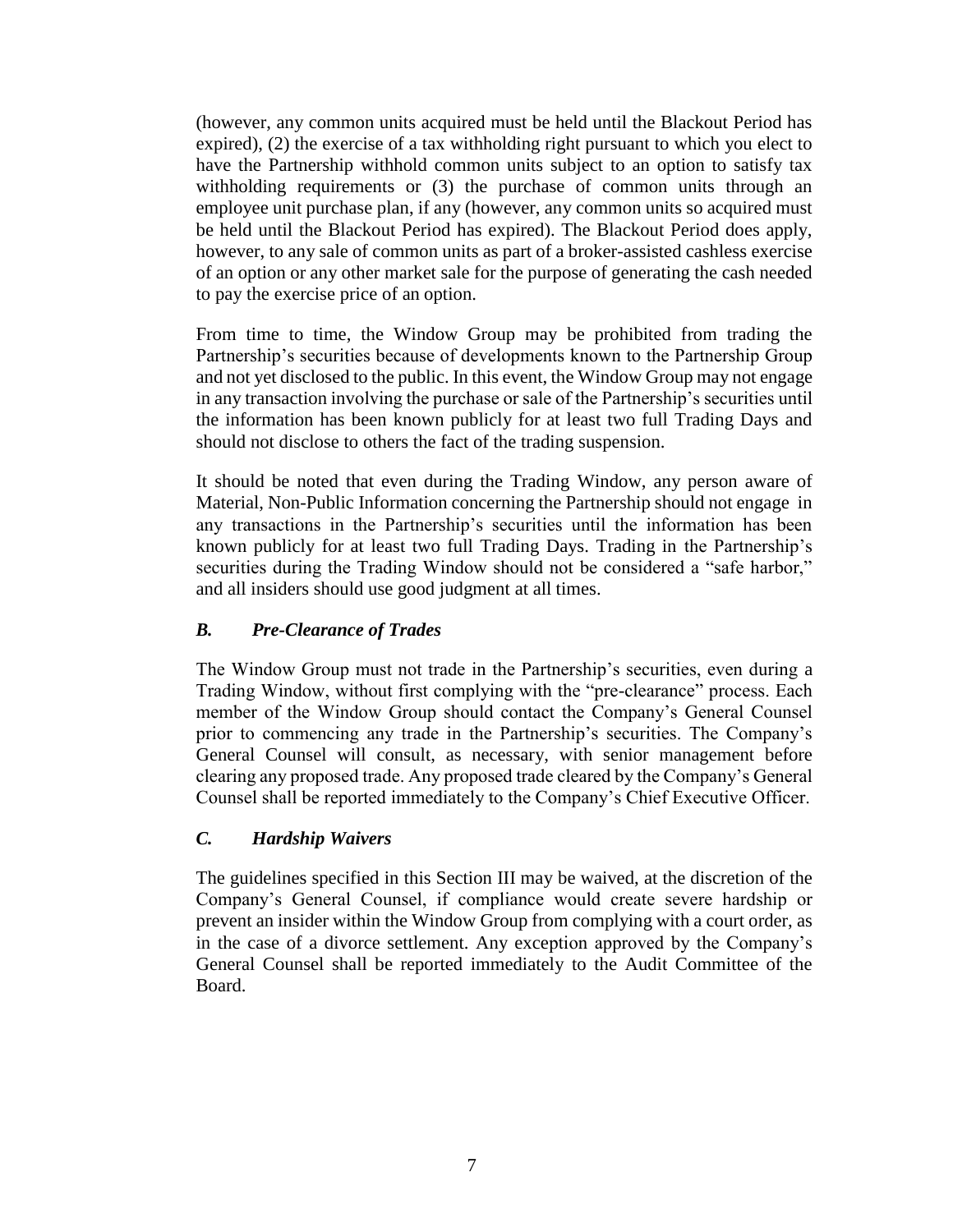# **IV. Additional Information for Directors and Officers**

The Company's directors and Section 16 officers (as defined below) are required to file Section 16 reports with the SEC when they engage in transactions in the Partnership's securities. Although the Company may generally assist its directors and Section 16 officers in preparing and filing the required reports, directors and Section 16 officers retain responsibility for the reports.

Directors and Section 16 officers shall comply with the policies and procedures set forth in the Partnership Group's Short-Swing Trading and Reporting Policy.

"Section 16 officer" means the Company's president, principal financial officer, principal accounting officer (or if none, the controller) any vice-president of the Company in charge of a principal business unit, division or function (such as sales, administration or finance), and any other officer who performs a policy-making function for the Partnership, as determined from time to time by the Board, or any other person who performs similar policy-making functions for the Partnership, as determined from time to time by the Board.

# **V. Planned Trading Programs**

Rule 10b5-1 under the Exchange Act provides an affirmative defense to an allegation that a trade has been made on the basis of Material, Non-Public Information. Under the affirmative defense, insiders may purchase and sell securities even when aware of Material, Non-Public Information. To meet the requirements of Rule 10b5-1, each of the following elements must be satisfied.

- The purchase or sale of securities was effected pursuant to a pre-existing plan; and
- The insider adopted the plan while unaware of any Material, Non-Public Information.

The general requirements of Rule 10b5-1 are as follows:

- Before becoming aware of Material, Non-Public Information, the insider shall have (1) entered into a binding contract to purchase or sell the Partnership's securities, (2) provided instructions to another person to execute the trade for his or her account or (3) adopted a written plan for trading the Partnership's securities (each of which is referred to as a "Rule 10b5-1 Plan").
- With respect to the purchase or sale of the Partnership's securities, the Rule 10b5- 1 Plan either: (1) expressly specified the amount of the securities (whether a specified number of securities or a specified dollar value of securities) to be purchased or sold on a specific date and at a specific price; (2) included a written formula or algorithm, or computer program, for determining the amount of the securities (whether a specified number of securities or a specified dollar value of securities), price and date; or (3) provided an employee or third party who is not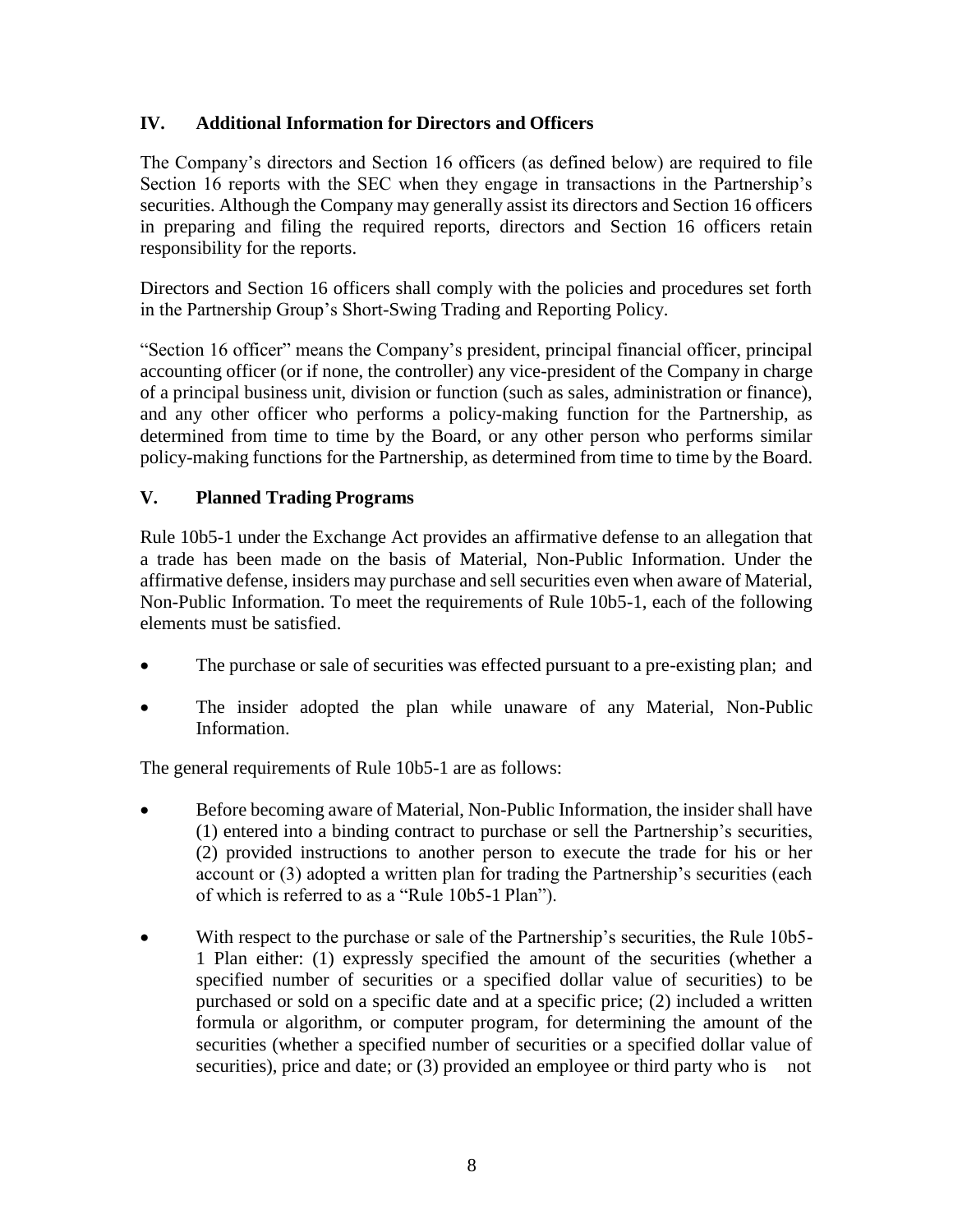aware of Material, Non-Public Information with discretion to purchase or sell the securities without any subsequent influence from the insider over how, when or whether to trade.

- The purchase or sale that occurred was made pursuant to a written Rule 10b5-1 Plan. The insider cannot deviate from the plan by altering the amount, the price, or the timing of the purchase or sale of the Partnership's securities. Any deviation from, or alteration to, the specifications will render the defense unavailable. Although deviations from a Rule 10b5-1 Plan are not permissible, it is possible for an insider acting in good faith to modify the plan at a time when the insider is unaware of any Material, Non-Public Information. In such a situation, a purchase or sale that complies with the modified plan will be treated as a transaction pursuant to a new plan.
- An insider cannot enter into a corresponding or hedging transaction, or alter an existing corresponding or hedging position with respect to the securities to be bought or sold under the Rule 10b5-1 Plan.

To help demonstrate that a Rule 10b5-1 Plan was entered into in good faith and not as part of an insider-trading scheme, the Board has adopted the following guidelines for such plans:

- *Adoption*. Since adopting a plan is tantamount to an investment decision, the Rule 10b5-1 Plan may be adopted only during an open Trading Window when both (1) insider purchases and sales are otherwise permitted under this Policy and (2) the insider does not possess any Material, Non-Public Information. All Rule 10b5-1 Plans must be pre-cleared in writing in advance of adoption by the Board or the Company's General Counsel and prompt disclosure regarding the plan's adoption must be made through a press release or Current Report on Form 8-K. Insiders are not permitted to have multiple Rule 10b5-1 Plans in operation. Further, the Rule 10b5-1 Plan should be designed such that that it (1) causes a number of smaller sales over a period of time versus a large number of sales over a short period of time and (2) is consistent with the insider's prior trading history to minimize the appearance of sales timed with Material, Non-Public Information.
	- *Initial Trading*. The longer the elapsed time between the adoption of the Rule 10b5-1 Plan and the commencement of trading under such plan, the harder it will be for the SEC to show that the plan was based on Material, Non-Public Information. In addition, a plan which allows trading to commence shortly after the creation of the plan increases the likelihood that the SEC will find, in hindsight, that the plan was not entered into in good faith. Accordingly, trades may not be made until (1) the first day that the Trading Window opens after the announcement of the results of the quarter in which the Rule 10b5-1 Plan was adopted, or (2) a waiting period ranging from two weeks to 30 days has expired after adoption of the plan, whichever is later.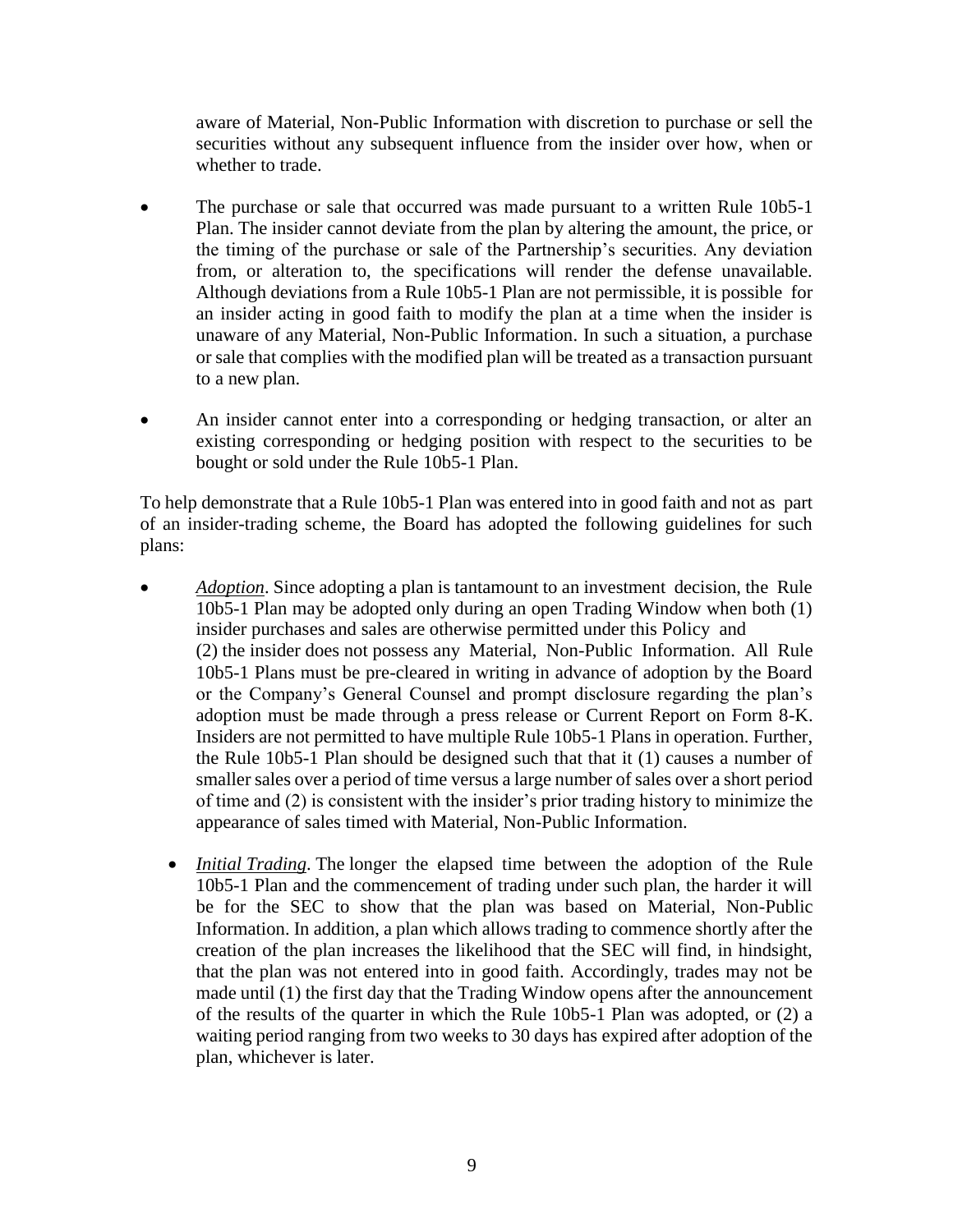- *Plan Alterations*. The SEC has differentiated between plan deviations and plan modifications. Rule 10b5-1 states that the affirmative defense is not available if the insider altered or *deviated* from the Rule 10b5-1 Plan. On the other hand, *modifications* to Rule 10b5-1 Plans are permitted as long as the insider, acting in good faith, does not possess Material, Non-Public Information at the time of the modification and meets all of the elements required at the inception of the plan. Although not forbidden by Rule 10b5-1, plan modifications, even if prior to receiving non-public information, create the perception that the insider is manipulating the plan to benefit from Material, Non-Public Information, which jeopardizes the good faith element and the availability of the affirmative defense. Therefore, to prevent any indication of a lack of good faith, any plan modifications should, at minimum, comply with the requirements set forth above for the adoption of a new plan, including the public disclosure requirements. Further, the insider should avoid frequent modifications of Rule 10b5-1 Plans because this could raise concern about his or her good faith in establishing the plan.
- *Early Plan Terminations*. Rule 10b5-1 does not expressly forbid the early termination of a Rule 10b5-1 Plan. However, the SEC has made clear that once a Rule 10b5-1 Plan is terminated, the affirmative defense may not apply to any trades that were made pursuant to that plan if such termination calls into question whether the good faith requirement was met or whether the plan was part of a plan or scheme to evade Rule 10b5-1. The real danger of terminating a plan arises if the insider promptly engages in market transactions or adopts a new plan. Such behavior could arouse suspicion that the insider is modifying trading behavior in order to benefit from nonpublic information. Accordingly, it is not advisable for insiders to terminate Rule 10b5-1 Plans except in unusual circumstances. If a plan is terminated, prompt disclosure regarding such termination must be made through a press release or Current Report on Form 8-K. Furthermore, the insider may not engage in new trades or adopt a new Rule 10b5- 1 Plan within 180 days of the termination of a prior plan.

To allow insiders to terminate Rule 10b5-1 Plans and avoid problems under the federal securities laws, such plans may include the following:

- o a provision expressly stating that the insider reserves the right to terminate the plan under certain specified conditions (in order to demonstrate that any termination is not inconsistent with the plan's original terms);
- o a provision specifying that if the insider terminates the plan and subsequently adopts a new plan, that new plan will not take effect for a period of at least 30 days after its adoption; and/or
- o a provision automatically terminating the plan at some future date, such as a year after adoption.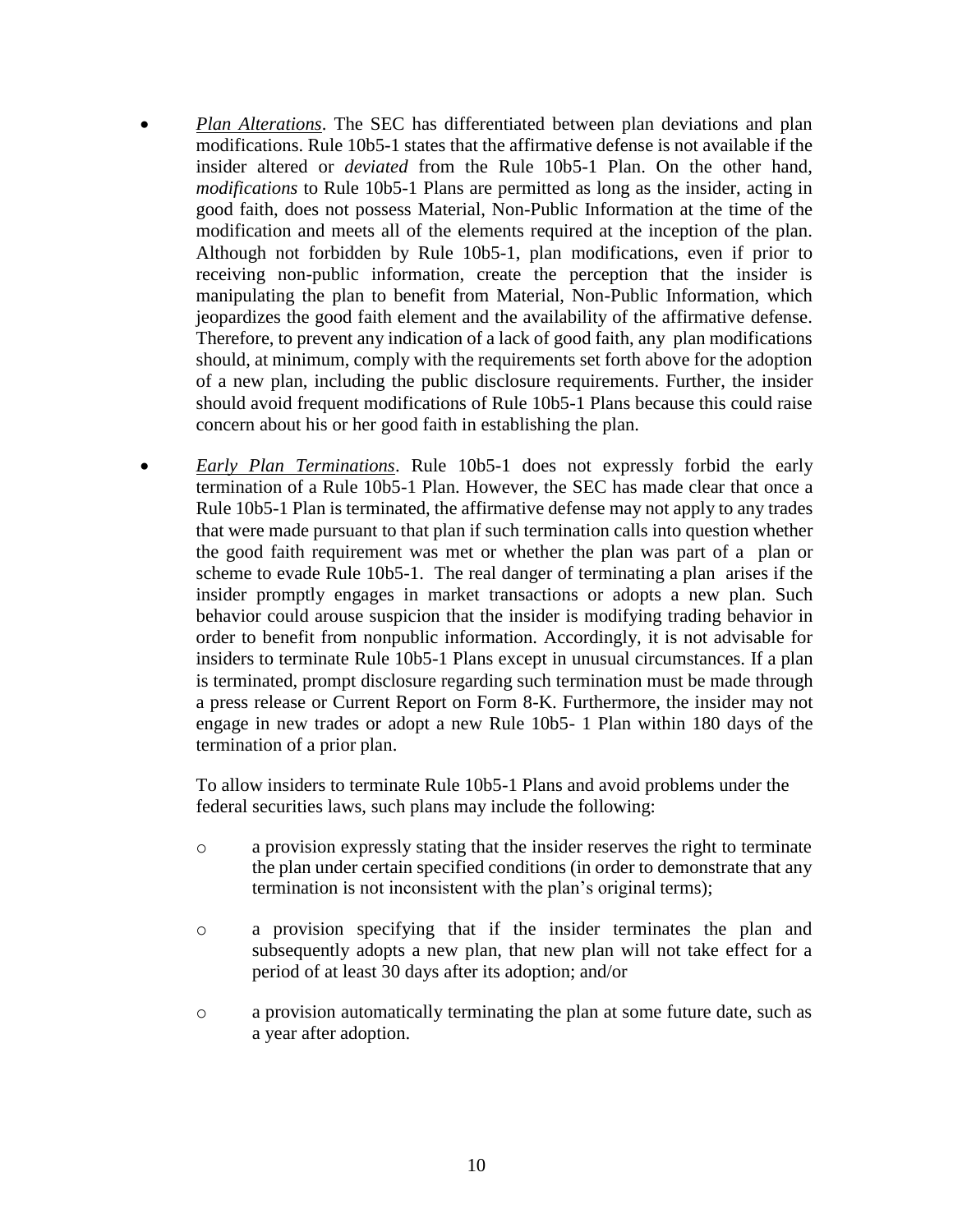If an insider establishes a new Rule 10b5-1 Plan after terminating a prior plan, then all the surrounding facts and circumstances, including the period of time between the cancellation of the old plan and the creation of the new plan, are relevant to a determination of whether the insider established the new Rule 10b5-

1 Plan "in good faith and not as part of a plan or scheme to evade" the prohibitions of Rule 10b5-1.

 *Transactions Outside the Plan*. Trading securities outside of a Rule 10b5-1 Plan should be considered carefully for several reasons: (1) the Rule 10b5-1 affirmative defense will not apply to trades made outside of the plan and (2) buying or selling securities outside a Rule 10b5-1 Plan could be interpreted as a hedging transaction. Hedging transactions with respect to securities bought or sold under the Rule 10b5-1 Plan will nullify the affirmative defense. Further, insiders should not sell securities that have been designated as Rule 10b5-1 Plan securities because any such sale may be deemed a modification of the plan. If the insider is subject to the volume limitations of Rule 144, the sale of securities outside the Rule 10b5-1 Plan could effectively reduce the number of common units that could be sold under the plan, which could be deemed an impermissible modification of the plan. Because trading securities outside of a Rule 10b5-1 Plan poses numerous risks, insiders are strongly discouraged from engaging in securities transactions outside Rule 10b5-1 Plans once they are established.

# **VI. Potential Criminal and Civil Liability and/or Disciplinary Action**

## *A. SEC Enforcement Action*

The adverse consequences of insider trading violations can be staggering and currently include, without limitation, the following:

- 1. For individuals who trade on Material, Non-Public Information (or tip information to others):
	- a civil penalty of up to three times the profit gained or loss avoided resulting from the violation;
	- a criminal fine of up to \$5.0 million (no matter how small the profit); and/or
	- a jail term of up to 20 years.
- 2. For a company (as well as possibly any supervisory person) that fails to take appropriate steps to prevent illegal trading:
	- a civil penalty of up to the greater of \$1.425 million or three times the profit gained or loss avoided as a result of the insider's violation;
	- a criminal penalty of up to \$25.0 million; and/or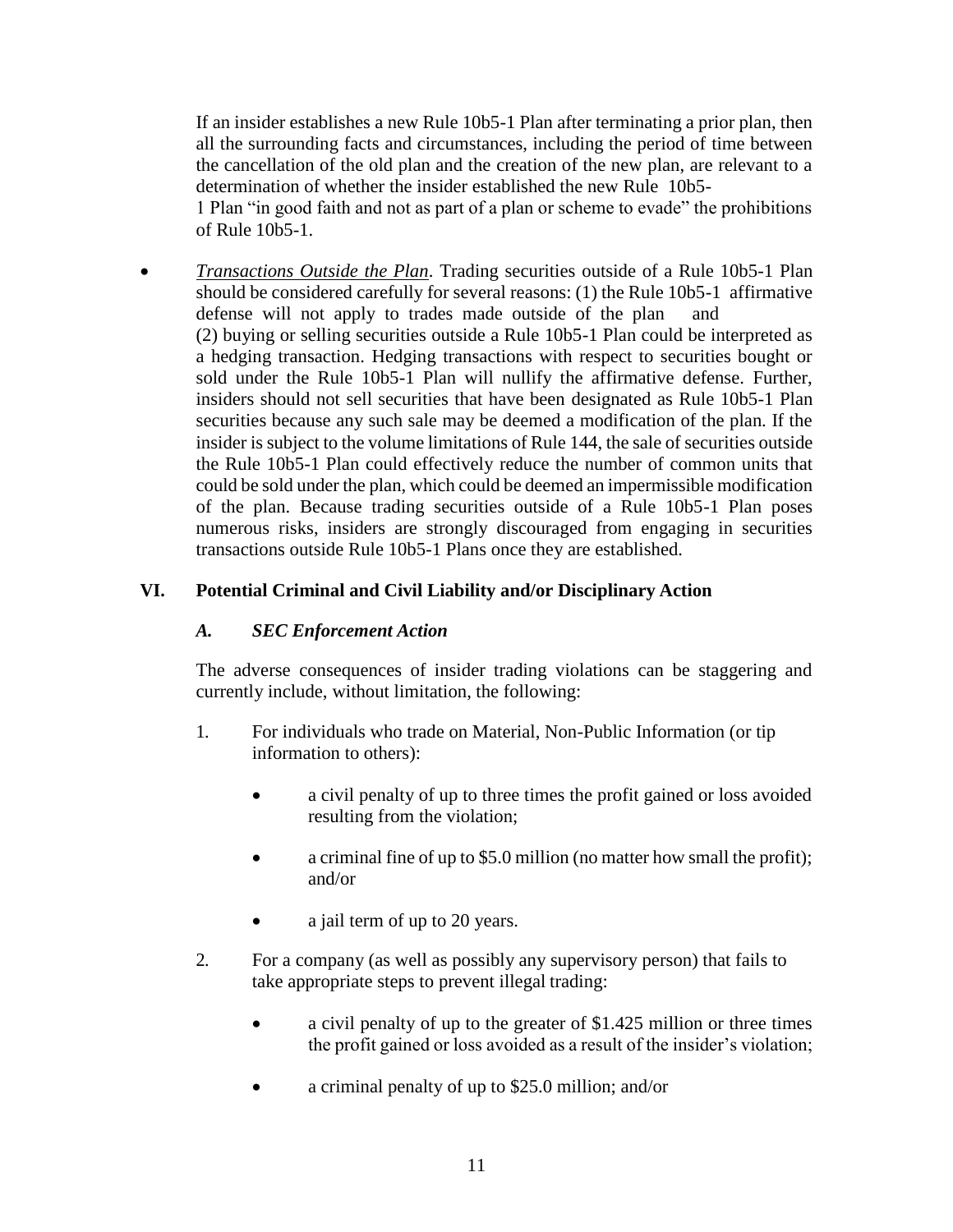the civil penalties may extend personal liability to the Company's directors, officers and other supervisory personnel if they fail to take appropriate steps to prevent insider trading with respect to the Partnership's common units.

#### *B. Disciplinary Action*

Persons who violate this Policy shall be subject to disciplinary action, which may include termination or other appropriate action.

### **VII. Administration of the Policy**

Paul Scoff shall serve as the Compliance Officer for the purposes of this Policy, and in his absence, Vanda Moore or another employee designated by the Compliance Officer shall be responsible for administration of this Policy. All determinations and interpretations by the Compliance Officer shall be final and not subject to further review.

\* \* \* \*

*This document states a policy of the Partnership Group and is not intended to be regarded as the rendering of legal advice.*